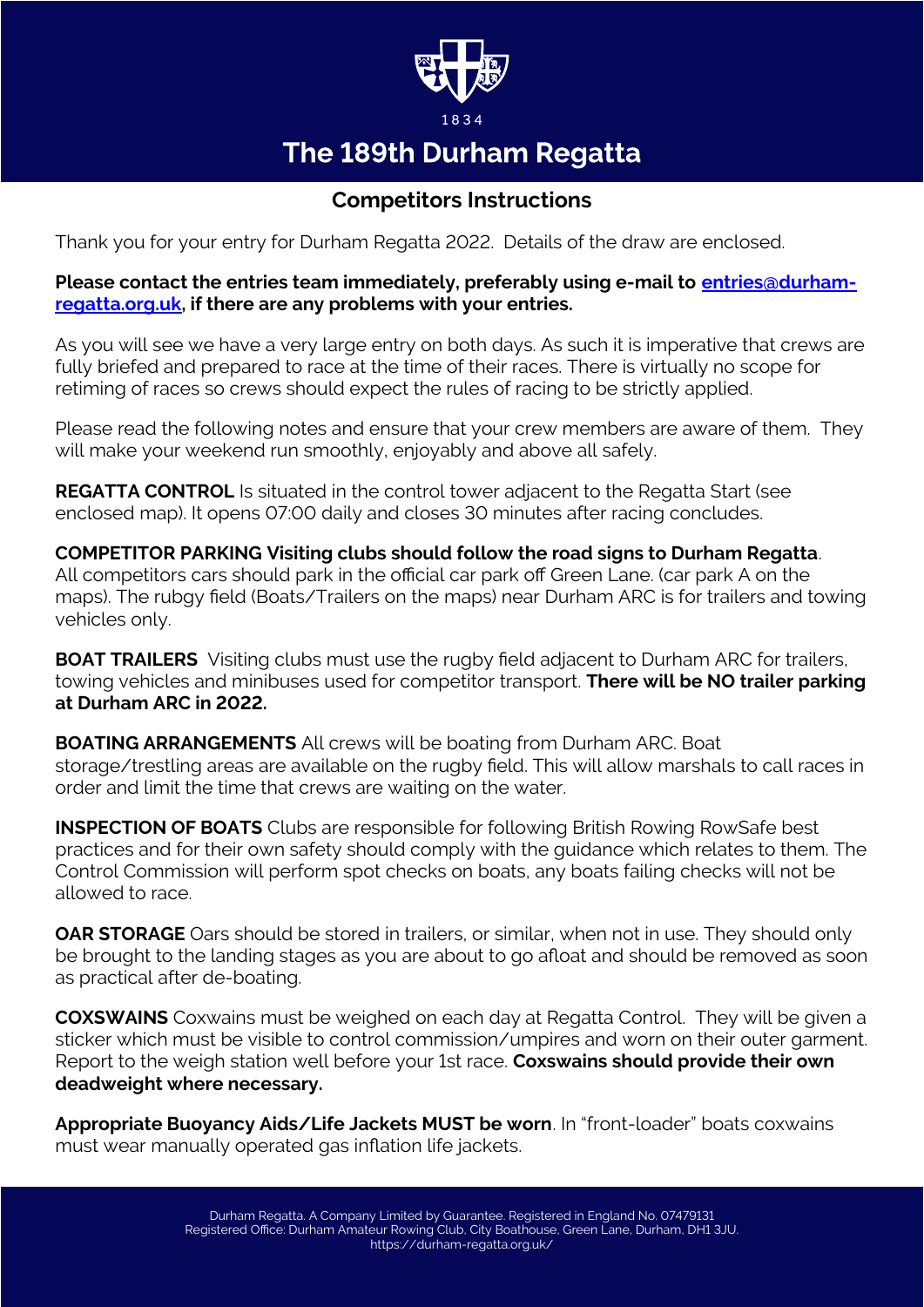**LIGHTWEIGHT EVENTS** Competitors in Lightweight events must weigh in at Regatta Control not less than one hour and not more than two hours before the scheduled start time of the first race of that day of the event in which they are entered. Specifically Open Championship Lightweight 1x must weigh in between 15:00 and 16:00 on Sunday and Women's Championship Lightweight 1x must weigh in between 13:42 and 14:42 on Sunday.

**SCRATCHINGS** Please show consideration to your fellow competitors and inform Regatta Control of any scratchings as soon as is practical.

**SUBSTITUTIONS** may be made online via BROE prior to race day or via Regatta Control prior to a crews first race. After the first race only substitutions on medical grounds may be made and these must be authorised by the Chair of Race Committee via Regatta Control.

**RACING LICENCES** Crew composition will be checked by Control Commission prior to a crew's first race. A crew sheet will be attached to each race number and this should be handed in for checking by Control Commission at the top of the landing stage steps.

**PRIZE GIVING CEREMONY** is a formal occasion at the Gala Theatre on Sunday at 8pm. Durham Regatta requests that winning crews be smartly dressed.

## **ADDITIONAL LOCAL RULES** are enclosed.

**RACING ORDER** Races are rowed in the order shown in the programme (this includes long course races). There is usually no scope for the re-timing of races. Please assist us by arriving at the start in good time for your race. You should report to the start marshals' platform by Durham ARC boathouse at least TEN minutes before the scheduled time of your race.

**BYES** Byes will **NOT** be rowed for either long or short course races.

**NUMBERS** paper numbers will be issued (but see note about long course/championships below), **to be worn on Bow/Sculler racing vest**. In addition a plastic number will be issued to be placed in a slot on the bow of the boat.

After completion of racing, crews are requested to return their plastic race number to control commission or race control. A charge of £2.00 will be made for any non-returned plastic numbers.

**Numbers and competitors "enclosure" wristbands** may be collected from Regatta Control from 07:00 on race day. Race numbers will NOT be issued until all monies owed have been paid.

**LONG COURSE RACES** Crews entering long course races will be identified by a "black text on white background" plastic number (other crews on Sunday having "white text on black background" plastic number). Only one paper number will be issued. The paper number should be worn on the racing strip. It is imperative that long course crews report to the marshals promptly to ensure that these races start promptly.

**ATTACHING TO STAKEBOATS** clubs and coaches should ensure that their crews are competent in attaching to stakeboats. Crews may be disqualified if the Umpires consider that a crew is not competent in attaching within a reasonable timeframe.

**PHOTOGRAPHY** Durham Regatta takes place in a public location and crews should be aware that photographs may be taken by amateur and professional photographers or by members of the general public. Durham Regatta expects anyone taking photographs at the regatta to act within the Safeguarding and Photography policy of British Rowing. Please report any suspected breaches of this policy to the Welfare Officer via Regatta Control.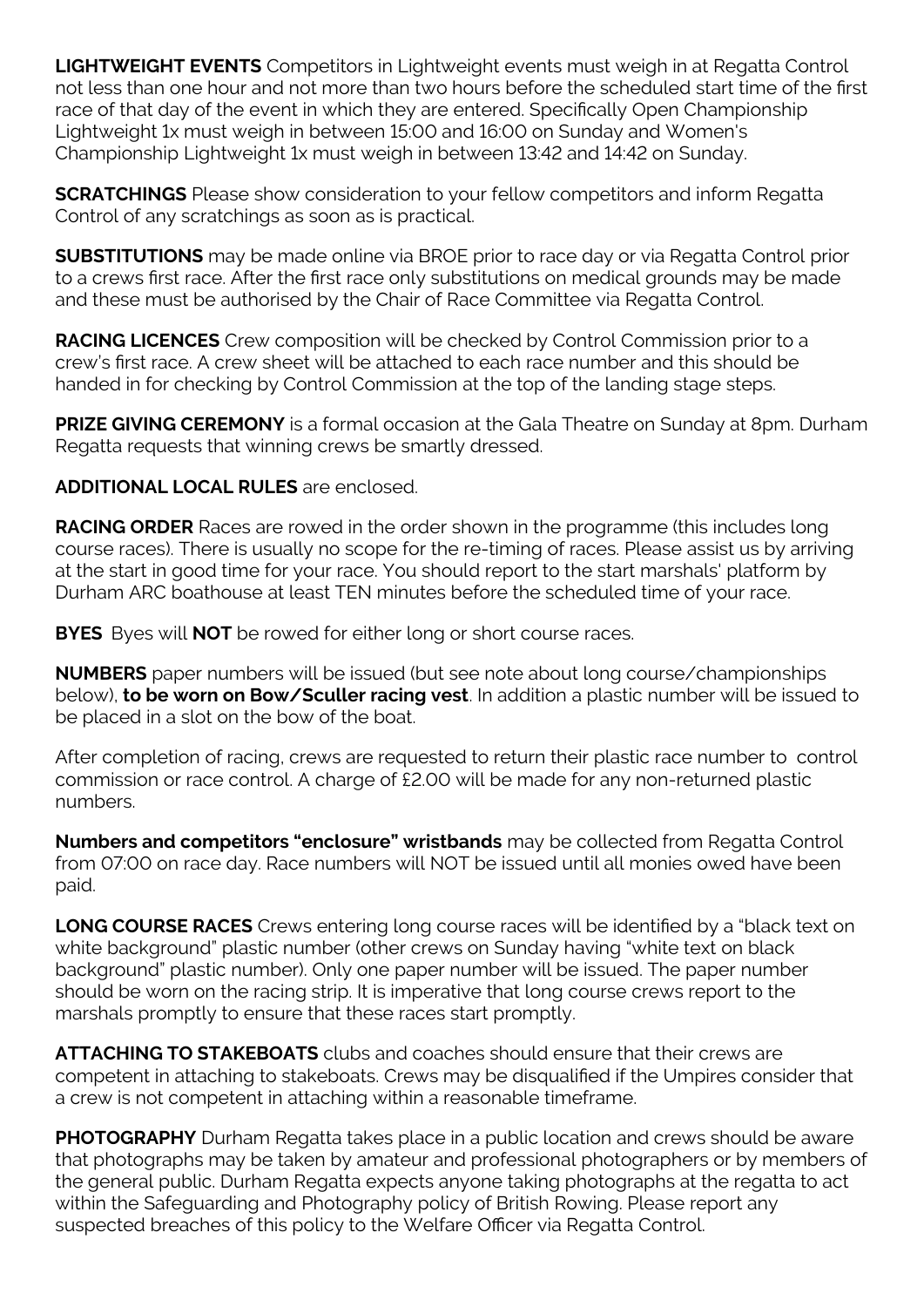**DRONES** The use of drones is NOT permitted at Durham Regatta. You are reminded that there are strict government rules regarding flying drones in built up areas and close to large outdoor gatherings such as Durham Regatta.

We hope you all have an enjoyable weekend of rowing.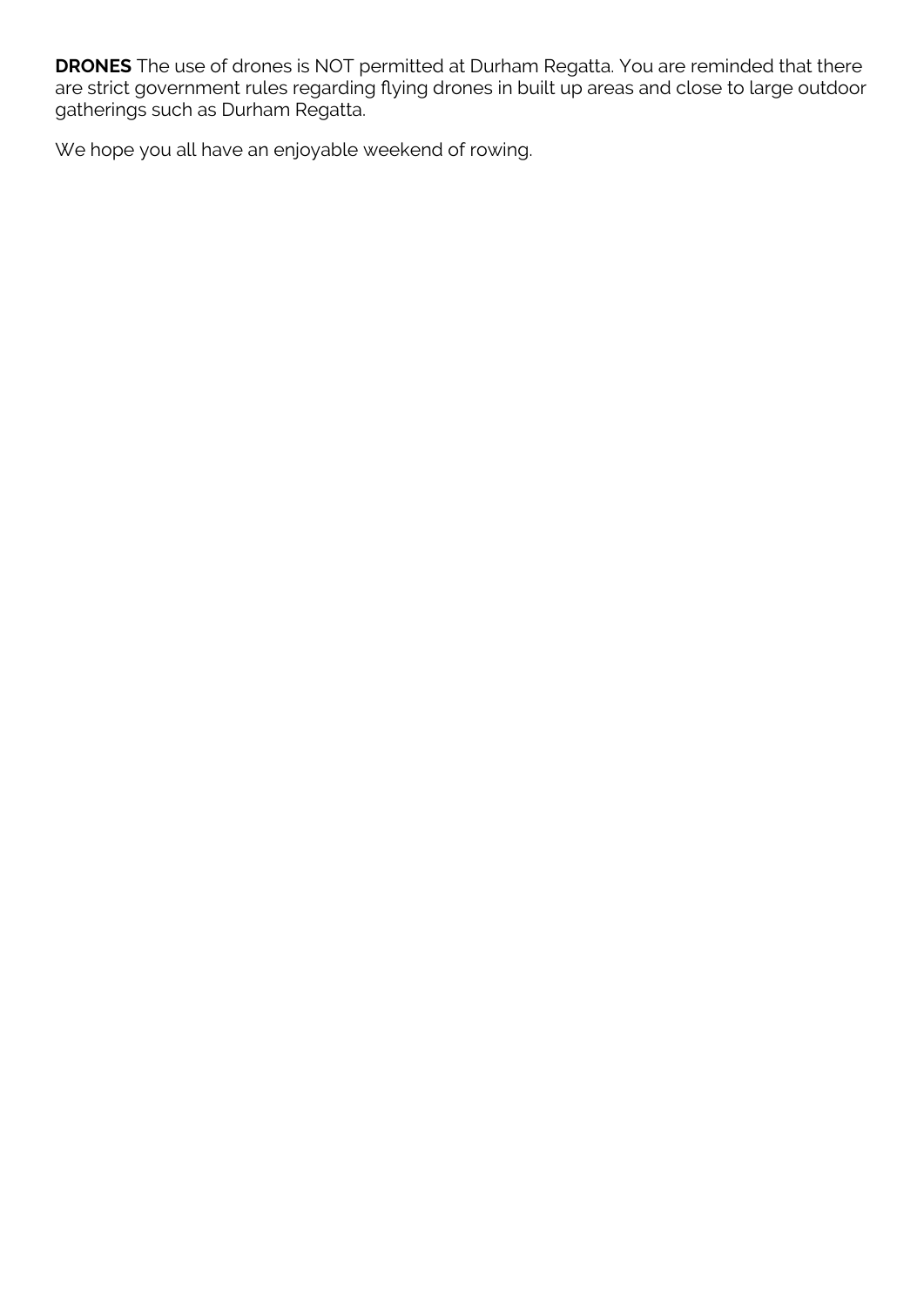

# The 189th Durham Regatta

# **1 SAFETY NOTES**

Durham Regatta follows the British Rowing Row Safe Guide. All competing clubs and competitors should be familiar with the Guide and for their own safety should comply with the guidance which relate to them.

#### **Regatta Control**

Is situated in the portable buildings adjacent to the Regatta Start.

Can be contacted throughout the Regatta weekend on 07940 318370 or 07817 223485. Alternatively ask any Regatta Official with a radio to contact Regatta Control if required.

#### **Medical Provision**

Lifeline Medical Services Ltd. will be on duty, based near the bandstand, and can be contacted via Regatta Control.

#### **Safety/Rescue Craft**

Safety/Rescue Craft will be on duty during racing hours. Launches have priority if they are moving. They may be summoned by any Regatta official via Regatta Control.

The craft will generally be located:

- 1. Downstream of the Short Course finish.
- 2. At Collingwood Landing near the Start when short course races are being held.
- 3. Near Kingsgate Bridge when long course races are being held

## **Telephone**

A mobile phone for emergency use is located at Regatta Control near the start and a telephone for 999 use is located at Durham ARC boathouse.

## **Vehicles**

The Regatta Enclosure is not accessible to unauthorized vehicles. Competitors should use the signposted car park A on the playing fields off Green Lane.

Towing vehicles, trailers and competitor minibuses should use the rugby field adjacent to Durham ARC.

Limited disabled persons blue badge parking is available adjacent to Regatta Control.

Note that following congestion in previous years there is no parking on the track in the immediate vicinity of Durham ARC boathouse.

There is a ban on the use of bicycles on both sides of the river. Anyone cycling alongside a crew could result in the disqualification of that crew.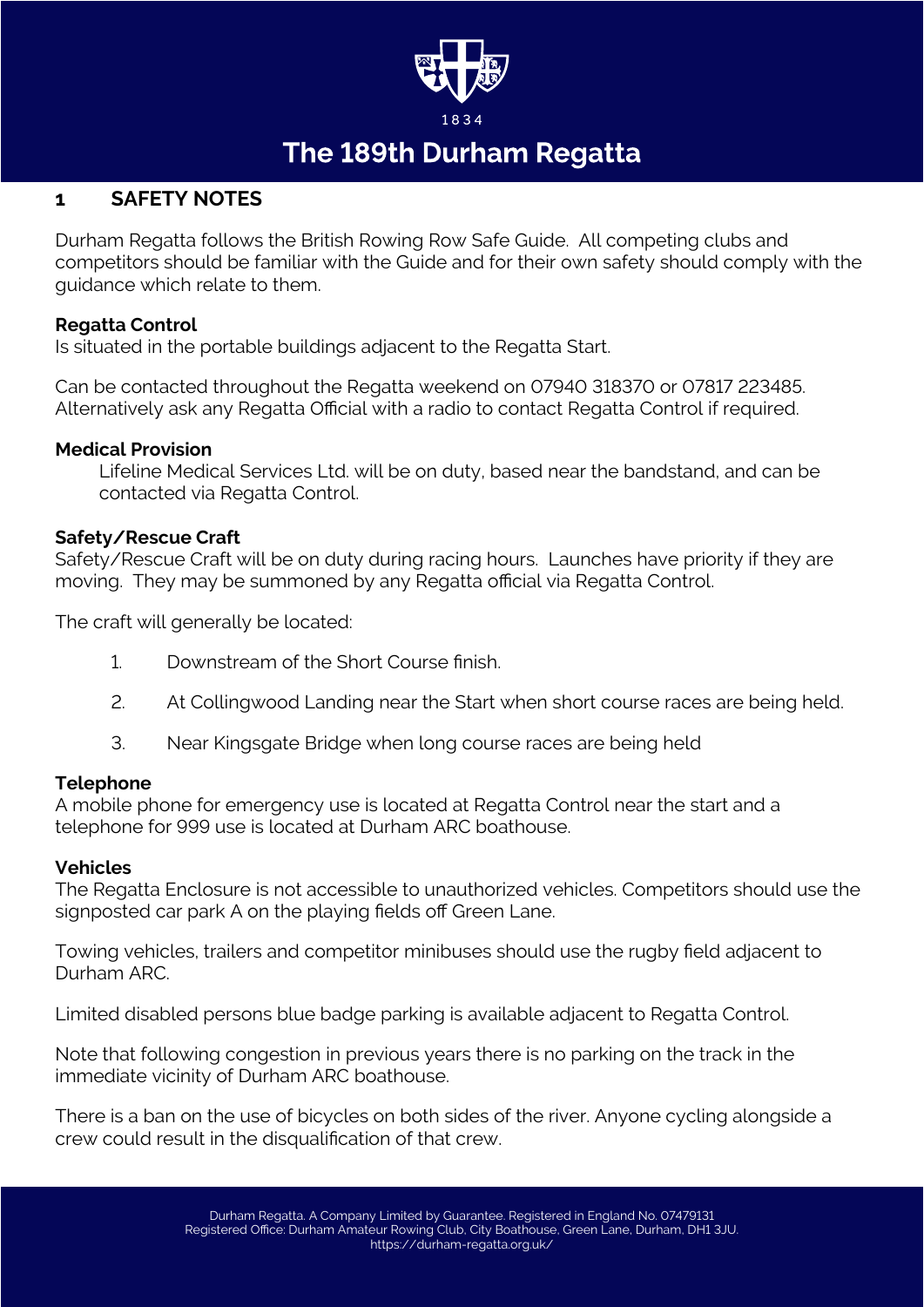### **Movement on the River**

During racing hours crews are not permitted to train on the course. The River Wear in Durham is narrow in places and great care must be exercised at all times. Crews may warm up on the stretch of river upstream of the Durham ARC Landing and warm down below Elvet Bridge in the case of Short Course races, or below Count's House in the case of Long Course races.

Crews proceeding upstream must do so on the Racecourse (starboard) side. Crews must obey umpire and marshalls instructions at all times. In particular crews should only move between short course finish and St. Cuthbert's landing and between Collingwood boathouse and the start when directed by a regatta official. See circulation plan for details.

Durham based clubs should ensure that their boats are upstream of the regatta start at least 30 minutes prior to the start of racing on each day. After this time all boats should boat/deboat from Durham ARC landing stages. Boats may be returned to their home boathouse downstream of the finish immediately after their last race of the day except on Sunday morning (division 1) when the lower reach is reserved for long course racing.

**St. Cuthbert's Landing, Bede Landing and Collingwood Landing** should not be used during the hours of racing without the express permission of the Race Committee. This will only be granted in exceptional circumstances.

Bank Umpire instructions must be obeyed at all points on the course.

After Racing is completed on each day the usual rules of the river apply. Crews must use the starboard side. i.e.

Row upstream on Racecourse side

Row downstream on Pelaw Wood side

#### **Bank and Footpath Collapses**

The bank on Racecourse side near Baths bridge has partially collapsed due to flooding, narrowing the river at this point. Great care must be taken when passing between the Short Course finish and St. Cuthbert's Landing stage and crews must be alert to racing crews and follow the instructions of umpires and marshals.

#### **Circulation pattern on the land.**

All crews will boat from Durham ARC. A boat storage/trestling area has been provided on the rugby field adjacent to Durham ARC. Crews/boats accessing this area should leave the Durham ARC grounds via the downstream bankside gate. Through the gate turn left and cross the track through the gap in the fence into the field. When boating leave the field at the opposite end of the field and enter the Durham ARC property via the tarmac track.

Take care when crossing the dirt track ambulances & regatta vehicles may need to enter/leave the regatta site occasionally. The ground may also be uneven in places in these areas.

#### **Weather and Water Conditions**

The Race Committee and Safety Committee will monitor the weather and water conditions throughout the Regatta and may suspend, delay or cancel individual races, boat classes or the whole Regatta, if they decide that the conditions are unsuitable for safe and fair racing. These decisions are without appeal.

All competitors should dress appropriately for the prevailing weather conditions. It is always advisable to bring a spare change of clothing in case the British weather does what it does best!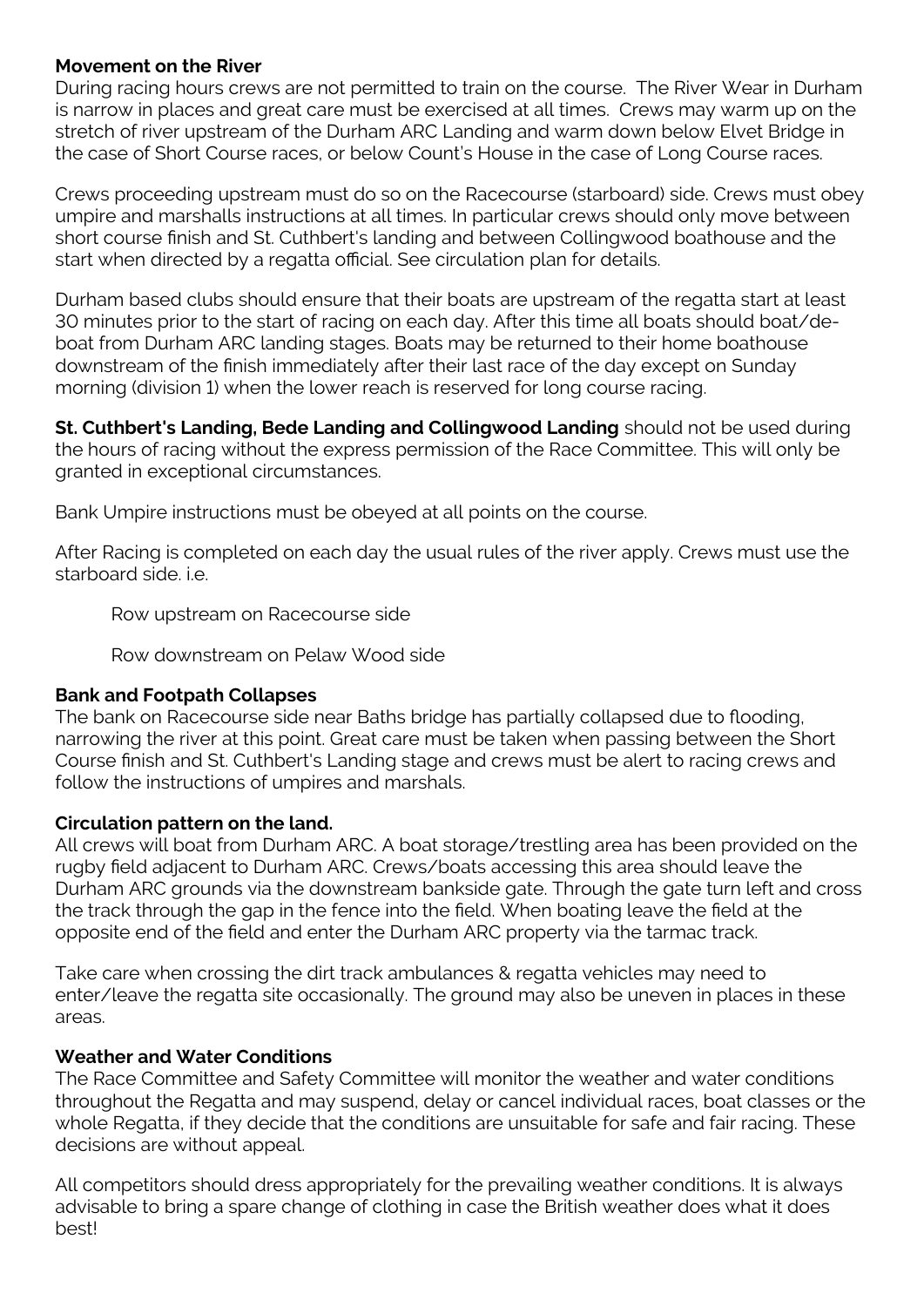### **Water Quality**

Although the River Wear is monitored by the Environment Agency it is impossible to guarantee the cleanliness of the water. All competitors and officials should be aware of the possibility of contracting water borne diseases. The British Rowing Row Safe documentation gives guidance as to how to minimise the risks. In particular anyone who swallows river water is advised to seek medical attention should they subsequently become ill.

### **River Banks**

The river banks are uneven and steep in places. Extreme caution should be exercised when on/near the river the banks. The areas around landing stages may be covered in oars and other equipment whilst crews are boating/de-boating. This equipment should be removed from the landing stage area as soon as practical after a crew/boat leaves the landing stages.

#### **Shallows**

The River Wear is shallow in places. In particular the racecourse side of the river just upstream of the start is shallow and crews travelling upstream should take care through this area.

#### **Trees and other obstructions**

The River Wear in Durham has been subject to a number of landslips and fallen trees over the past few years. Most of these have been moved and the remnants cause very minimal interference with rowing/racing activities.

### **Barbecues, Tents and Gazebos**

In the interests of health and safety no unauthorised barbecues, tents or gazebos are allowed in the Regatta Enclosure.

Clubs wishing to provide shelter for competitors may only erect gazebos in the trailer/boat park, adjacent to their trailer by prior arrangement with regatta secretary.

#### **Useful Contact information**

|                                   | Regatta Secretary Ms Izzy Friedlander | 07940 318370                  |
|-----------------------------------|---------------------------------------|-------------------------------|
| Entries Secretary Mr Eddie Bryant |                                       | 07398 902681                  |
| Welfare Officer                   | Mrs Stella van Zwanenberg             | 07986 944677                  |
| <b>Safety Committee</b>           |                                       | - contact via Regatta Control |
| <b>Chair of Race Committee</b>    |                                       | - contact via Regatta Control |

All emergencies must be notified to Regatta Control who will co-ordinate with the relevant emergency services.

Non-emergency incidents should also be notified to Regatta Control who will respond/record as appropriate.

| <b>Other Useful Numbers:</b><br>University Hospital North Durham | 0191 333 2333 |
|------------------------------------------------------------------|---------------|
| Durham ARC Boathouse                                             | 0191 386 6431 |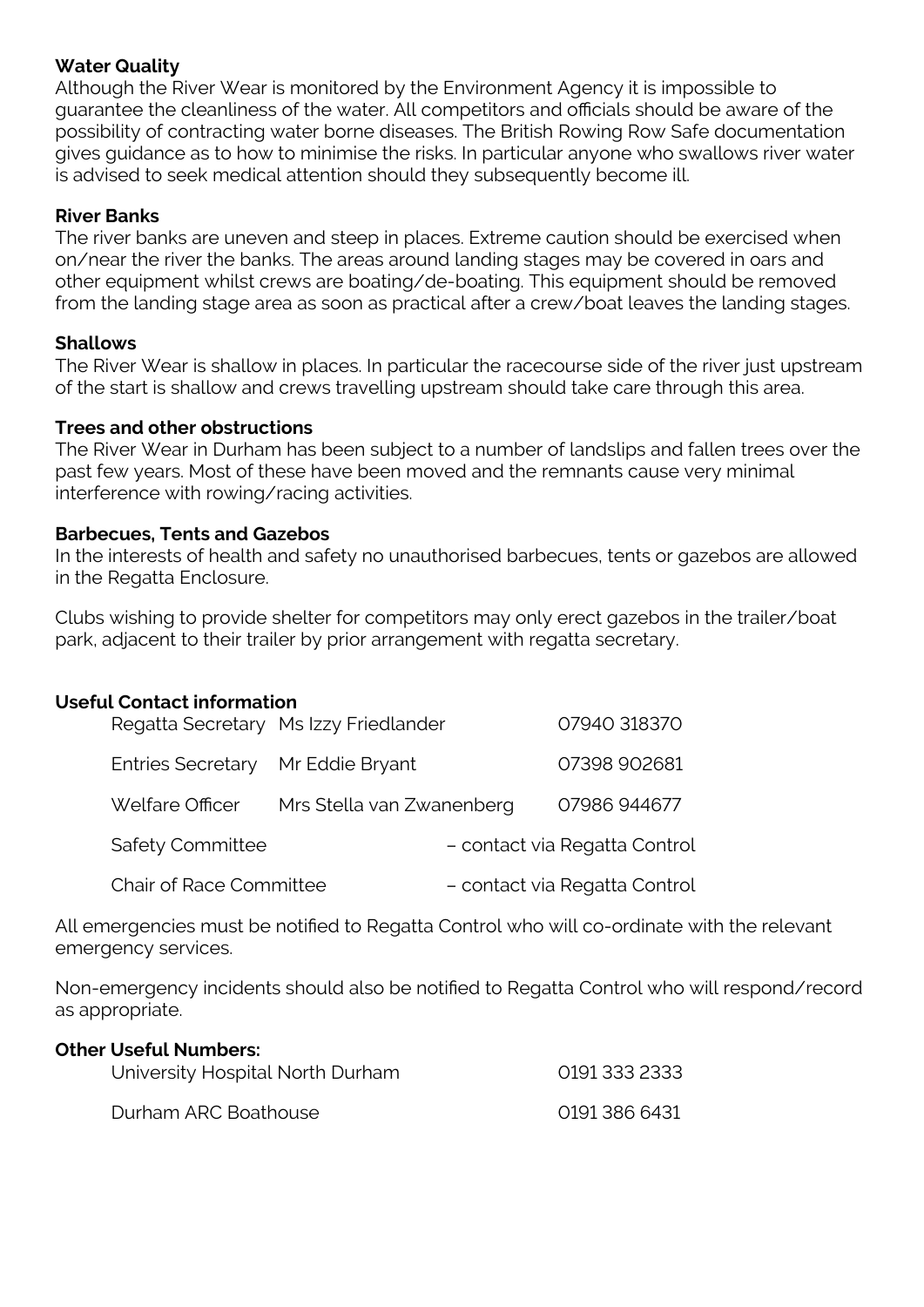

# The 189th Durham Regatta

# **2 LOCAL RULES**

Durham Regatta is held under British Rowing Rules of Racing subject to the following local rules.

- 1. Crews moving upstream must proceed on the Racecourse side (i.e. keep to starboard) and obey all instructions given by umpires and marshals who will stop crews as necessary to keep the course clear for racing.
- 2. All crews and scullers must report to the marshal (positioned at Durham A.R.C. Boathouse) at least 10 minutes before the times of their respective races. They must remain upstream of the start bunting until they are given clearance by the marshal to proceed to the Start.

Crews and scullers not arriving on time may be disqualified.

- 3. The crew first mentioned in each race will take the Racecourse station.
- 4. The course will be buoyed, each boat must keep to its own water and any boat passing on the wrong side of a buoy may be disqualified. Crews whose oars overlap a buoy may be disqualified but the utmost discretion will be allowed by the umpires to scullers, doubles and pairs.
- 5. A Yellow flag will be displayed for winners on the Racecourse station. A Blue flag for winners on the Pelaw Wood station. Both flags simultaneously for a dead-heat.
- 6. In the event of a dead-heat in a short-course race, crews must not leave their boats and the heat must be re-rowed immediately. For a dead-heat in a long course race the time for the re-row shall be fixed by the Entries Secretary, and in no event shall the interval between the dead-heat and the re-row exceed one hour.
- 7. Long and short course byes will NOT be rowed.
- 8. After short course races crews must proceed downstream of the large buoy under New Elvet Bridge before turning.
- 9. The British Rowing Row Safe guidance will be applied in the interests of the safety of competitors and general public.
- 10. Bicycles are not allowed on the Racecourse or Towpath (including coaches and spectators). Any crew being paced or followed by a bicycle may be disqualified.
- 11. In the interests of health and safety, only authorised barbecues, tents or gazebos are permitted in the Regatta Enclosure.
- 12. The use of drones is not permitted.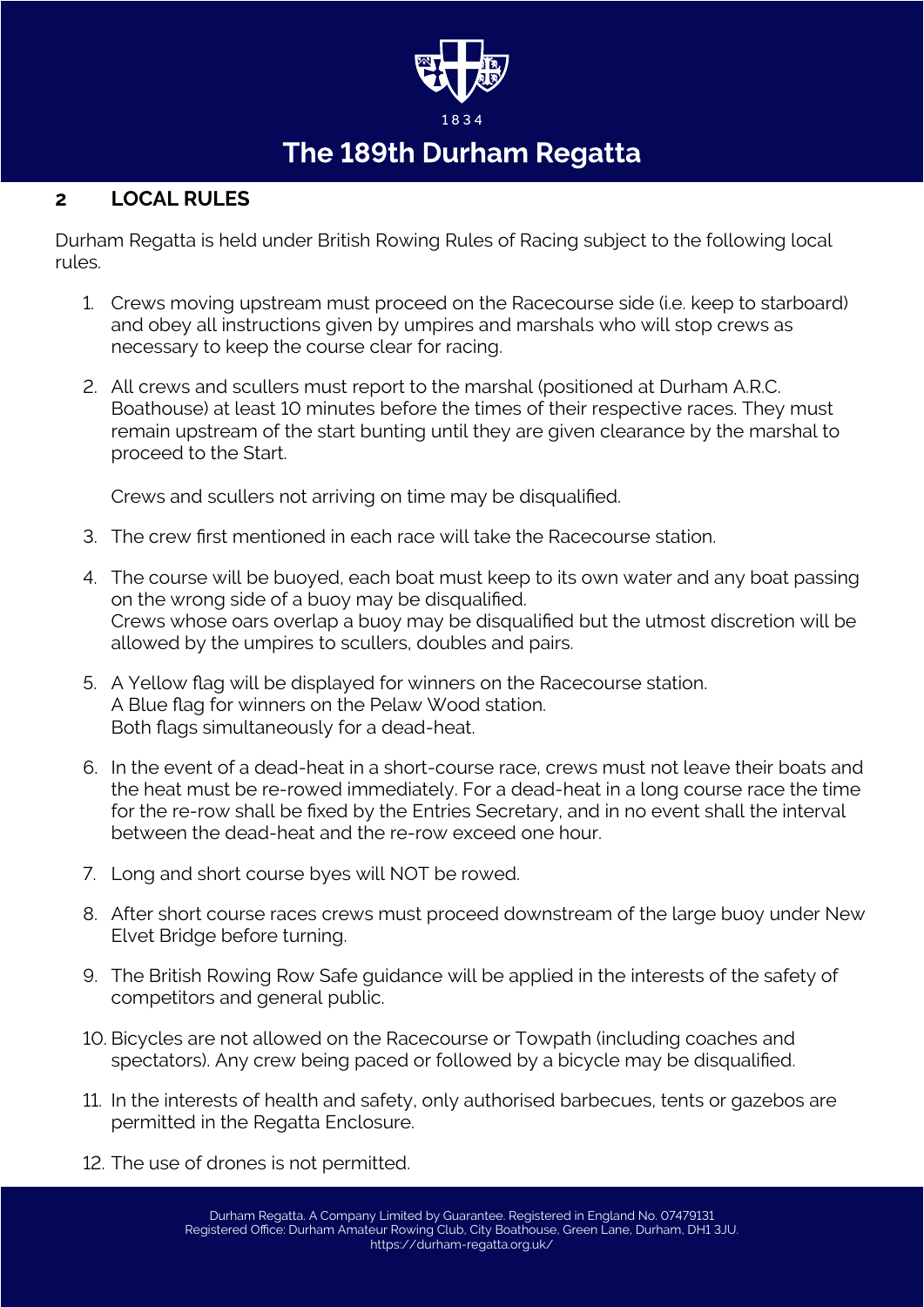# **WE DURHAM REGATTA**

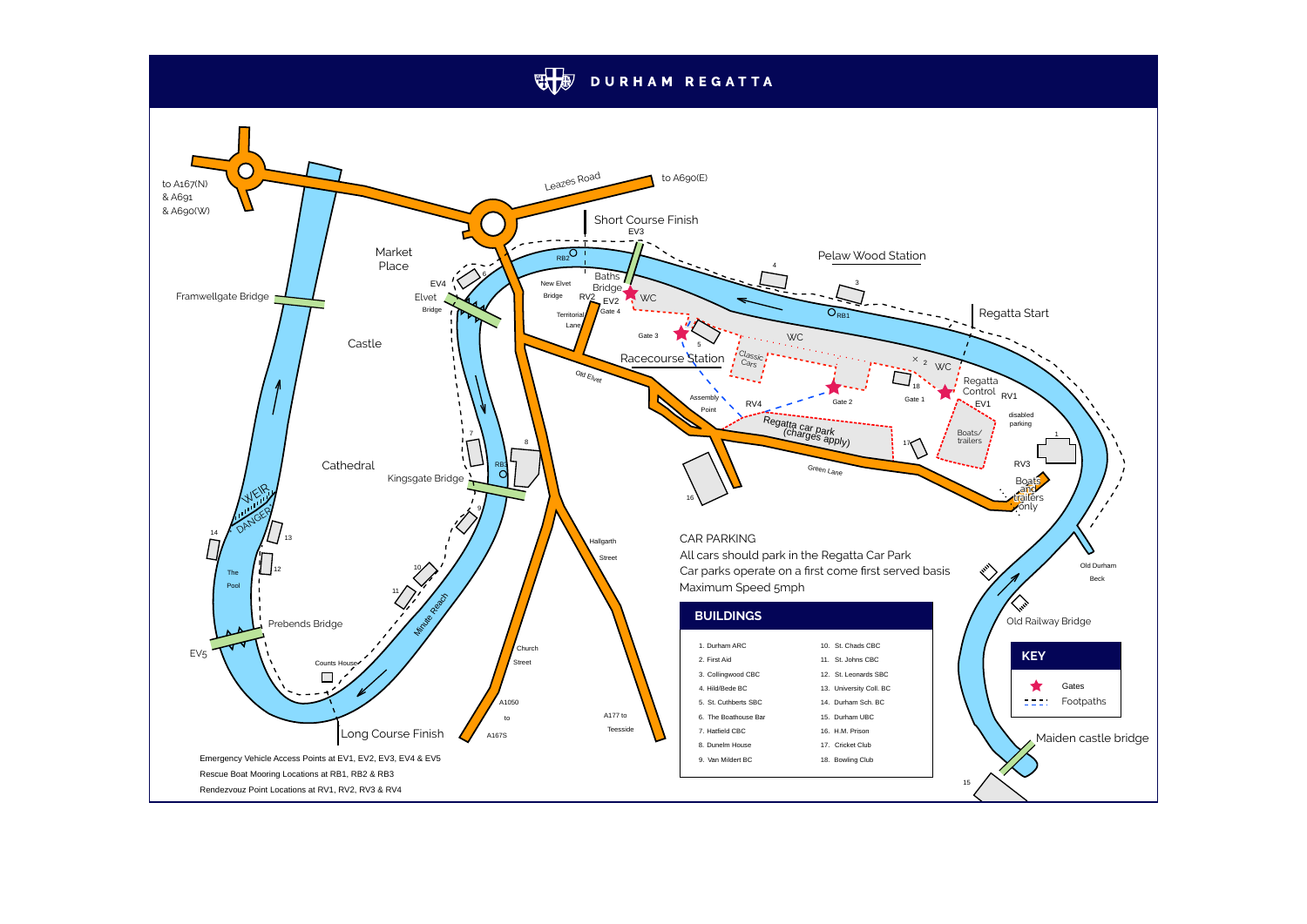